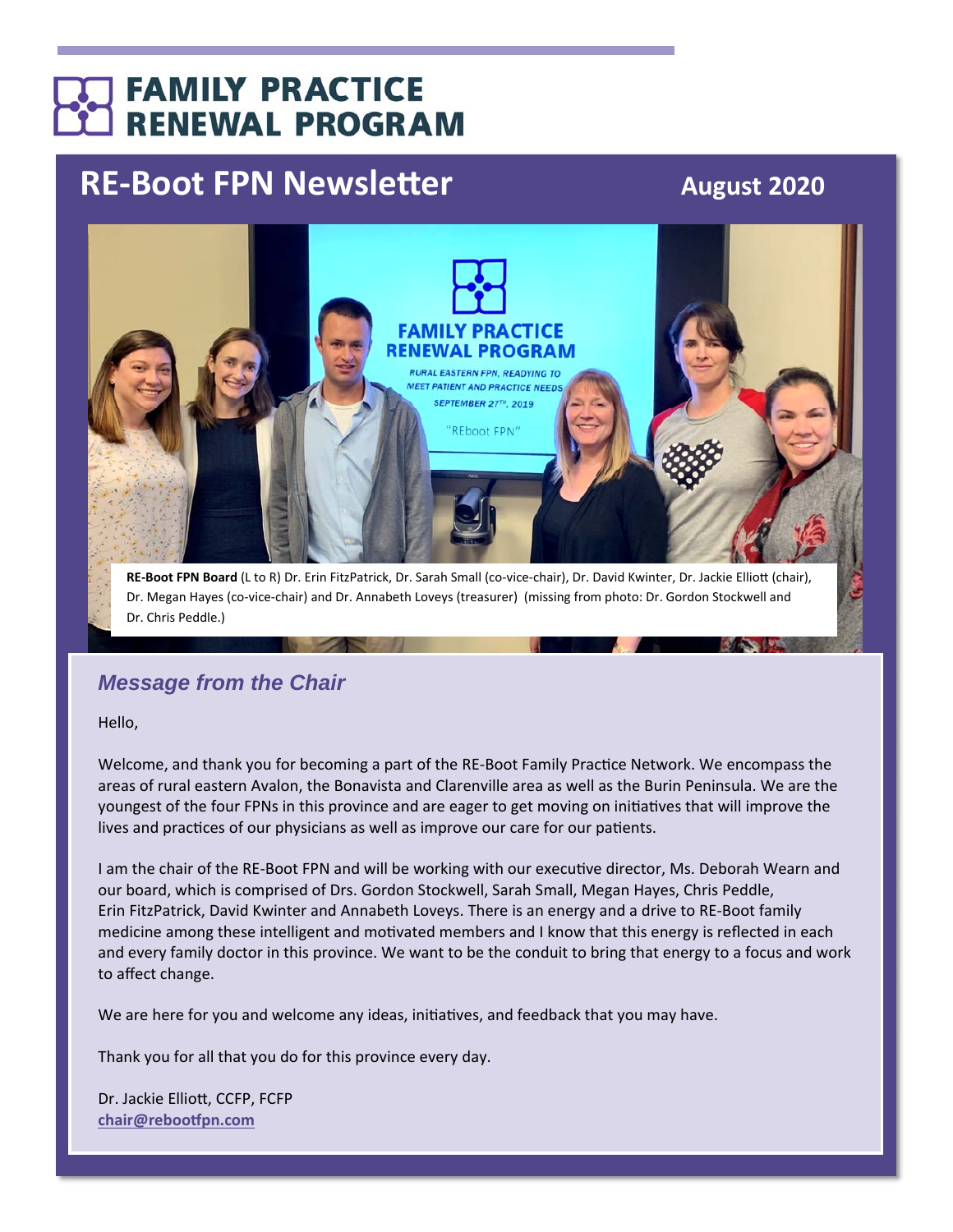### *Message from Executive Director*

Hi, my name is Deborah Wearn and I started as ED for your RE‐Boot FPN in June. My first month has been focused on orientation to the program and establishing some key administrative and operational functions.

A vital function of the FPN will be improving communication mechanisms for members on important issues pertaining to family practice. You can expect regular updates in the form of a newsletter as well as the use of other avenues to engage with you. We envision that the newsletter will be a means of sharing information and areas of expertise. All members will be invited to help shape and contribute to the newsletter. In the meantime, we are bringing you this early version with a few quick updates.

I am looking forward to meeting you all and working with you through supporting your Network in the months ahead!

Please don't hesitate to reach out with any ideas or questions.

Deborah Wearn **dwearn@rebooƞpn.com** 

### *Goals of the FPN*

RE-Boot is one of four FPNs under the umbrella of the Family Practice Renewal Program (FPRP). The FPRP is an initiative of the Newfoundland and Labrador Medical Association (NLMA) and the Department of Health and Community Services, Government of Newfoundland and Labrador.

A Family Practice Network, or FPN, provides a mechanism through which a physician group can address common practice and patient needs, have a collective voice on issues facing family practice, and address local population health needs, in coordination with the Regional Health Authority (RHA). The FPN structure is a physician-led, non-profit organization.

The RE-Boot FPN was incorporated on October 23, 2019, and has chosen a name that represents the expansive geographic area it represents: "RE" representing the "Rural Eastern" portion of the province, "Boot" representing the Burin Peninsula, and "RE-Boot" to signify the beginning of improvements and change in family physician practice.

The initial priorities for the RE-Boot FPN were identified as:

**Physician Wellness,** developing offerings to improve family physician relationships across practices, specific to wellness activities and improving work/life balance; **Support for new graduates**, including developing and making available supportive structures for new graduates (e.g. orientation information and processes for acute care facilities, services and contracts);

Locum programming, focusing on pool/program/networks to support related needs; and collaborating with **Eastern Health** on solutions to reduce consultant referral wait times across priority consultant services.

Understandably, COVID-19 has caused the RE-Boot FPN Board to reflect and reconfirm priorities. We want to hear from you to understand your current needs and ideas for work the FPN can focus on within the region. Please participate in this short survey: https://www.surveymonkey.com/r/RE-Boot-Member-Survey

Stay tuned for your invitation to our first Annual General Meeting to be held virtually in October.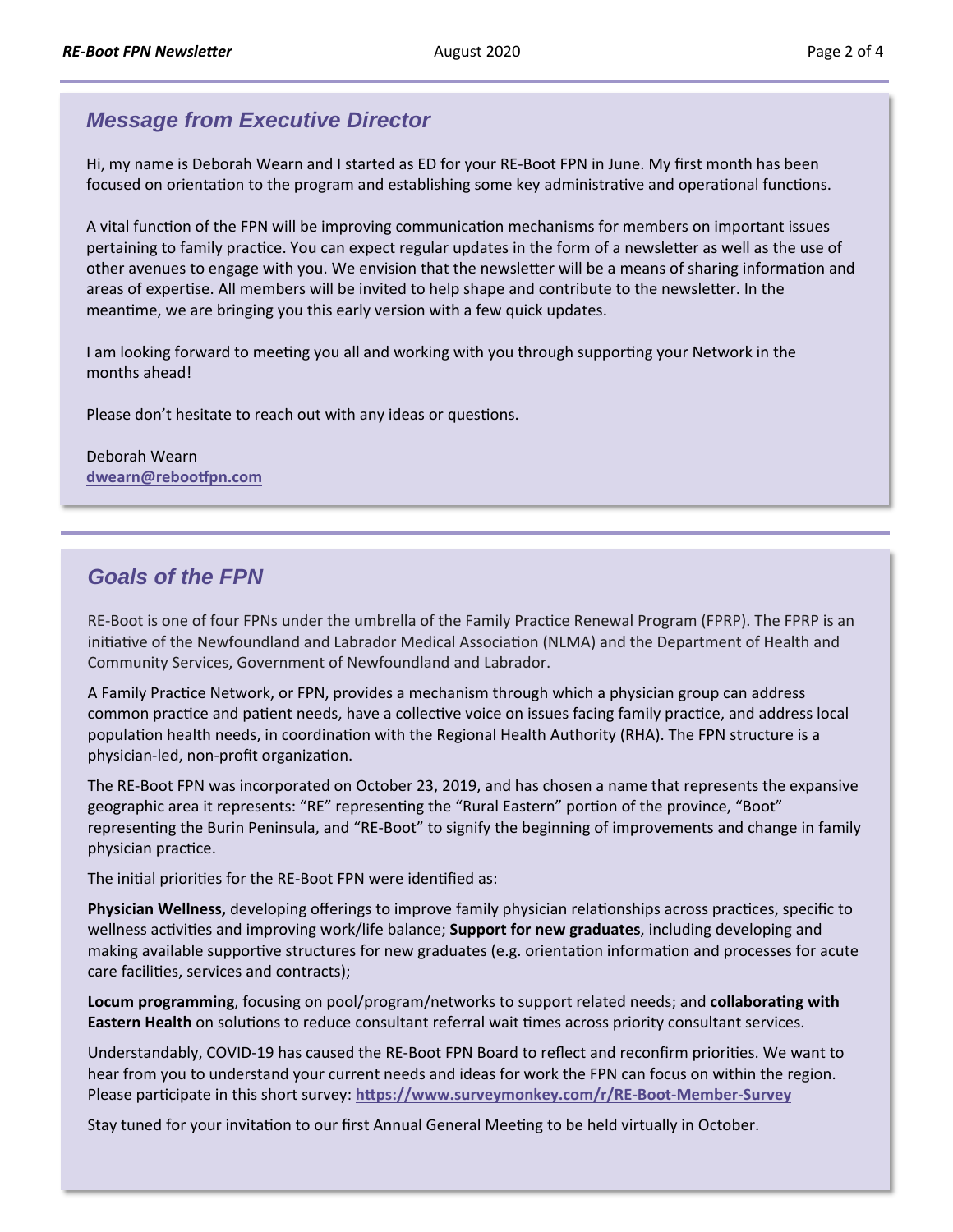### *What we've been up to so far*

In the few short months since incorporation, the RE-Boot FPN has been focusing on setting up the nonprofit administratively, including hiring an executive director.

A key area of focus is collaboration with Eastern Health, so the **Collaborative Services Committee (CSC)** was established and has met several times since July 2019. The CSC has five RE-Boot FPN Board Members in attendance (Drs. Jackie Elliott, Megan Hayes, Gordon Stockwell, Sarah Small, and Erin FitzPatrick), as well as three staff from Eastern Health.

The CSC priorities identified are recruitment and retention of physicians and communication, collaboration, and coordination with Eastern Health. The initial workplan includes:

- understanding where the gaps in attached patients and family physicians exist in the region so to plan a specific local recruitment and retention strategy;
- regularly disseminating information to the FPN about accessing medical services (e.g. current wait times for all specialist referrals and diagnostic imaging);
- understanding physician priority needs;
- $\bullet$  clarifying the locum support process (e.g. proper method of getting a locum, locum sharing service); and,
- determining wait list, gaps, and needs for physiotherapy in the region.

### *Benefits of Membership*

If you have not already done so, please consider signing up as FPN Member.

Our goal is to achieve 100% registration so that no family physician in the region is left behind and all have access to the multiple benefits of FPN membership, particularly improved communication, which has been highlighted within the COVID‐19 pandemic.

Other benefits include, but are not limited to, the following:

- periodic access to practice support grants (such as the EMR Installation Grant, which provides financial support for family medicine EMR users enrolled in eDOCSNL);
- a united voice on issues of concern;
- access to a support network of colleagues;
- improved communication and collaboration with Eastern Health on patient care issues;
- coordinated communication and collaboration with the NLMA;
- improved access to Continuing Medical Education (CME) and other practice supports; and,
- other opportunities to become directly involved with activities and projects to improve patient care.

Registration is voluntary, there is no membership fee, and your level of participation is completely up to you. We have recently made registration very easy with a simple online registration form that takes only a few moments to complete:

**• RE-Boot FPN Membership Application** https://nlmaforms.formstack.com/forms/fpnmembershipapplication